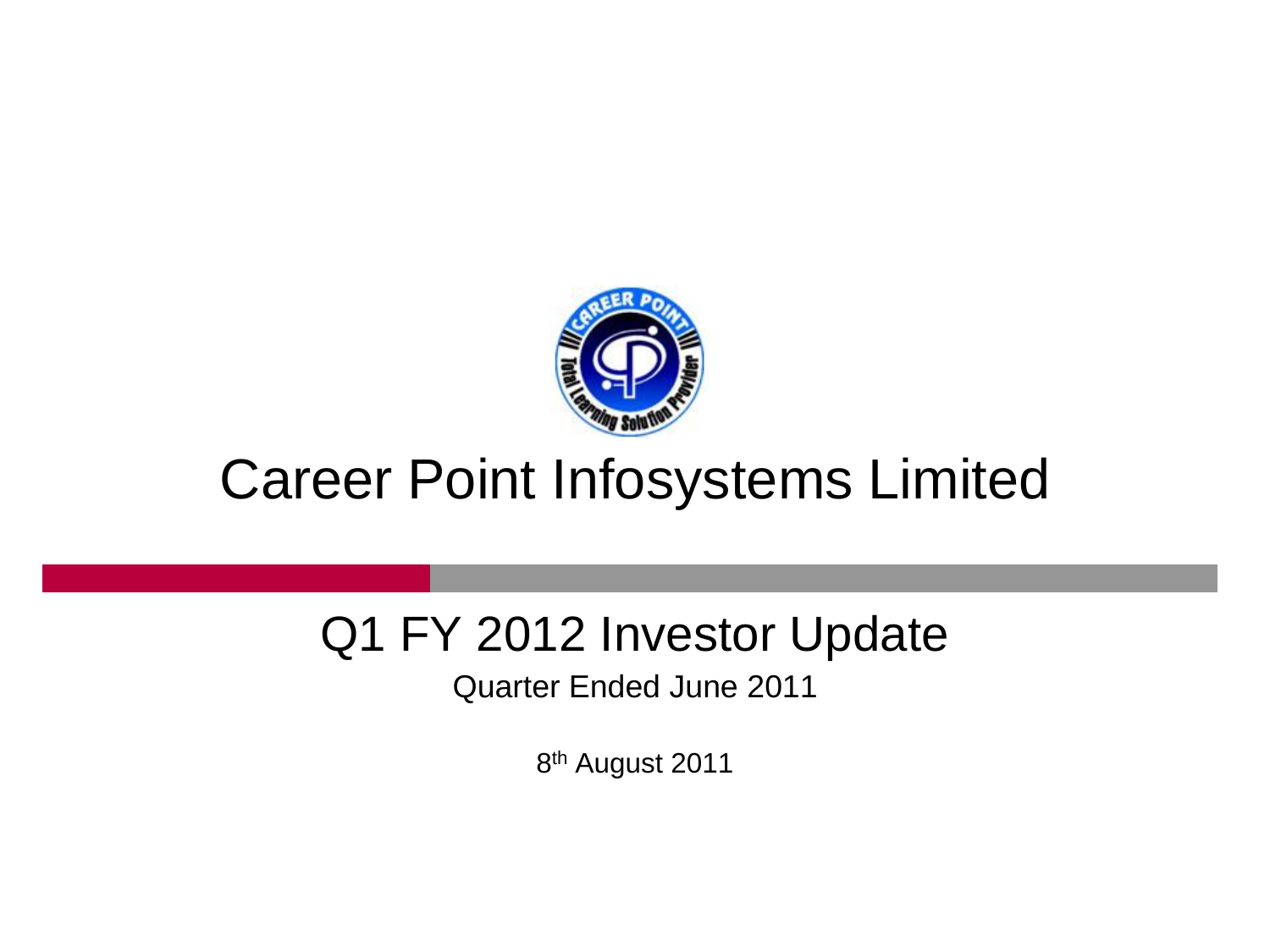## Area of Operation: On Multi-Fold Growth Path

|                                       | <b>Informal Education</b>                                                                                                                                                                                                                                                                                                                        | <b>Formal Education</b>                                                                                                                                                                                                                                                                                                                                                                                                                           |  |  |
|---------------------------------------|--------------------------------------------------------------------------------------------------------------------------------------------------------------------------------------------------------------------------------------------------------------------------------------------------------------------------------------------------|---------------------------------------------------------------------------------------------------------------------------------------------------------------------------------------------------------------------------------------------------------------------------------------------------------------------------------------------------------------------------------------------------------------------------------------------------|--|--|
|                                       | <b>Tutorial services</b>                                                                                                                                                                                                                                                                                                                         | <b>ECAMS and ISS</b>                                                                                                                                                                                                                                                                                                                                                                                                                              |  |  |
| <b>Key focus</b>                      | Tutorial services to aspirants of competitive<br>examinations like:<br>All India Engineering Entrance Examination<br>٠.<br>(AIEEE)<br>Indian Institute of Technology - Joint Entrance<br>٠<br>Examination (IIT-JEE)<br>All India Pre-Medical Test (AIPMT)<br>$\blacksquare$                                                                      | Catering to K-12 and Higher Education segments<br>٠<br><b>ECAMS: Education Consultancy and Management</b><br>$\blacksquare$<br>Services provides necessary management services for<br>administration of institutes<br>ISS: Infrastructure Support Services through a wholly<br>$\blacksquare$<br>owned subsidiary rendering infrastructure and allied<br>services for setting up educational institutions                                         |  |  |
| <b>Reaching Out</b><br><b>Through</b> | <b>Tutorial Centers</b><br>$\blacksquare$<br><b>Distance Learning Program</b><br>٠<br>Synchro-School Program<br>٠<br><b>Pre-Foundation Courses</b><br>$\blacksquare$<br>Technology based learning through<br>٠<br><b>CPLive Centers (Live Interactive classes</b><br>٠<br>over internet broadband)<br>ecareerpoint.com : Online Test Series<br>٠ | Global Public School, Kota and Jodhpur<br><b>ProSeed Business School at Kota,</b><br>$\blacksquare$<br>Technical Campus at Rajsamand, Rajasthan comprising of<br>$\blacksquare$<br>an Engineering college, MBA College and MCA College<br>Technical Campus at Mohali, Punjab comprising of an<br>٠<br>Engineering college and MBA College<br><b>Career Point University at Kota</b><br>٠<br>Career Point University at Hamirpur, Himachal Pradesh |  |  |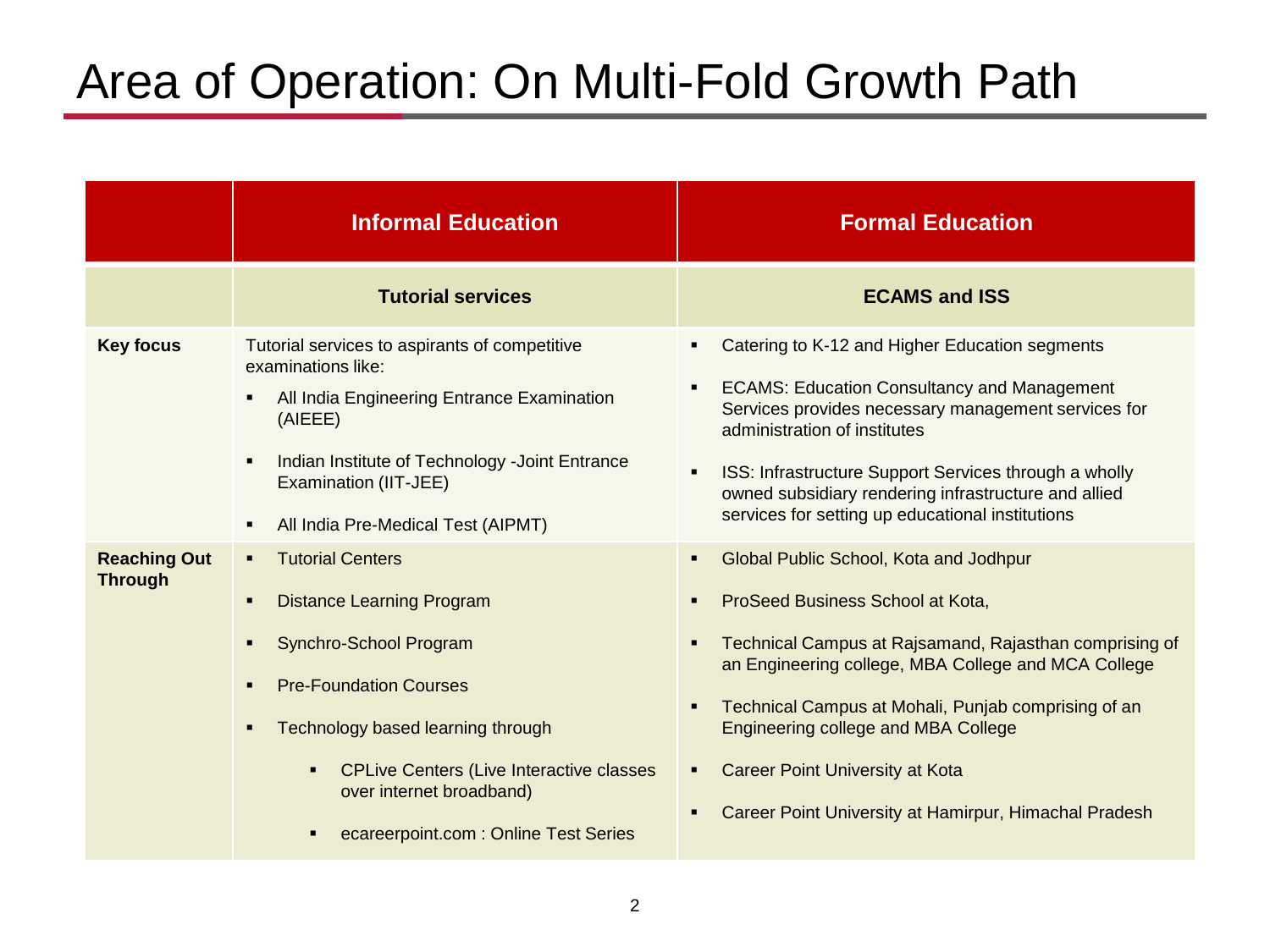## History & Milestones : *Knowledge has its own roots*

| 1993<br>The Story begins                                    | • Career Point was founded in Kota by Mr. Pramod Maheshwari, an IIT<br>Delhi alumnus                                                                                                                                                                                 |
|-------------------------------------------------------------|----------------------------------------------------------------------------------------------------------------------------------------------------------------------------------------------------------------------------------------------------------------------|
| 1994-2000<br>Strengthen Presence in Kota                    | Grown business and Kota and emerged as a leader in the engineering<br>$\bullet$<br>test preparation segment.                                                                                                                                                         |
| 2001-2005<br>Expanding into new markets &<br>segments       | • Launched franchisee learning center as a part of expansion plan<br>• Launch of two more centers in Rajasthan, under proprietorship concerns                                                                                                                        |
| 2006-2008<br>Emerges as an integrated solutions<br>provider | • Ventured into company operated training centers<br>• Received investment from Volrado Venture Partners<br>• Launch of Synchro School Program (School Association Program)<br>• ECAMS agreement with Singhania University for establishing university<br>off-campus |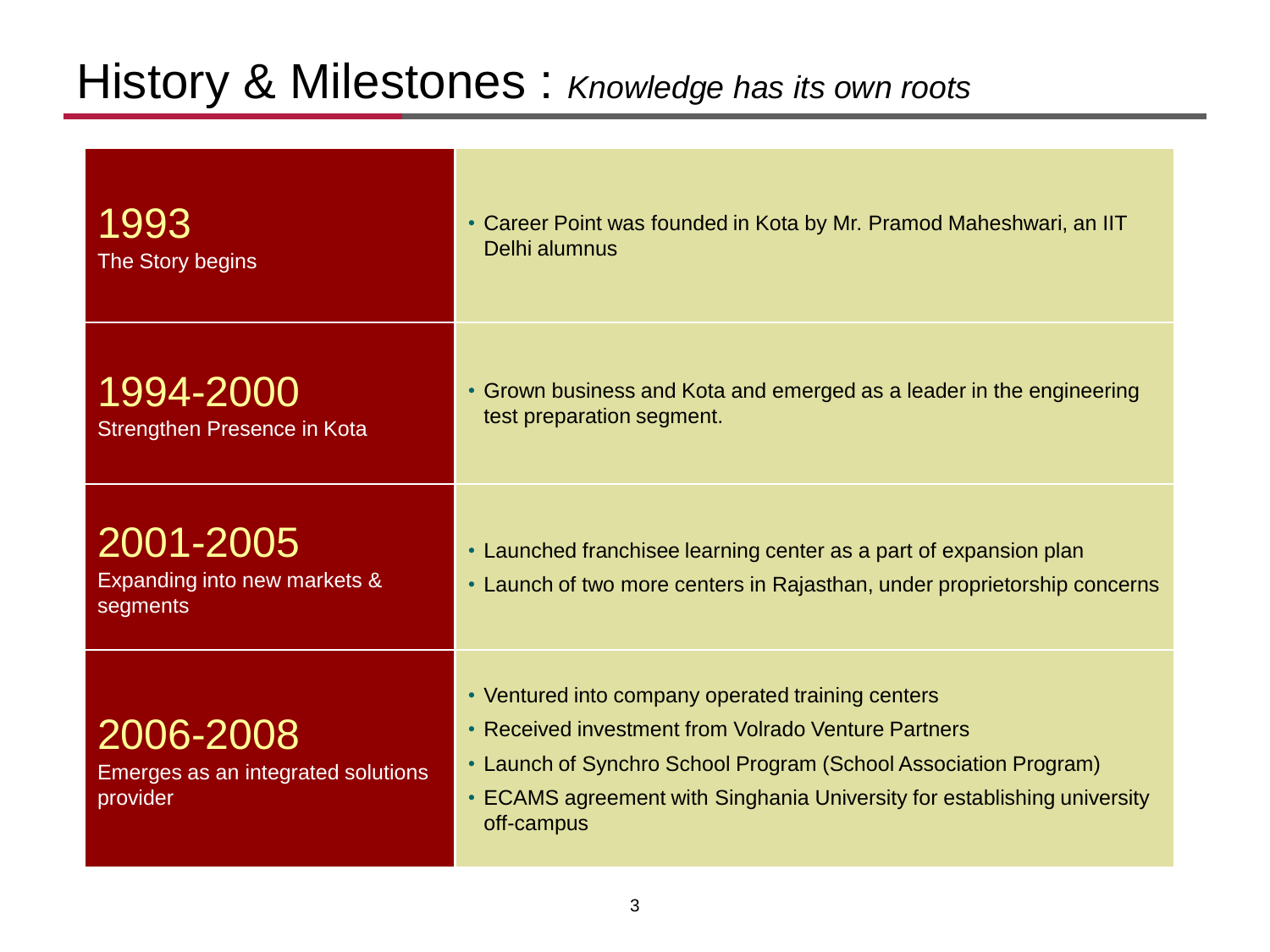## History & Milestones : *Knowledge has its own roots*

2009-2011

Forges strategic initiatives to have sustainable business with annuity

- Equity investment by Franklin Templeton Private Equity Strategy and Nadathur Raghavan for and behalf of Kalpa Partners aggregating total Rs 600 mn.
- Executed ECAMS for Global Public School, Technical Campus at Rajsamand (Rajasthan), Technical Campus at Mohali (Punjab), University at Kota (Rajasthan) and University at Hamirpur (Himachal Pradesh)
- Mobilized Rs. 1150 mn equity investment through IPO
- MOU with government of Gujrat to set up educational institution in higher education, vocational training and skill development segment.
- Launch of CPLive an interactive live classroom solution over internet
- Launchiof eCareerPoint.com, a web based assessment solution
- Entry into vocational education space by taken over ITIs under Private Public Partnership

**Starting from Kota in Rajasthan, Career Point today is an integrated provider of learning solutions across the life cycle of the student**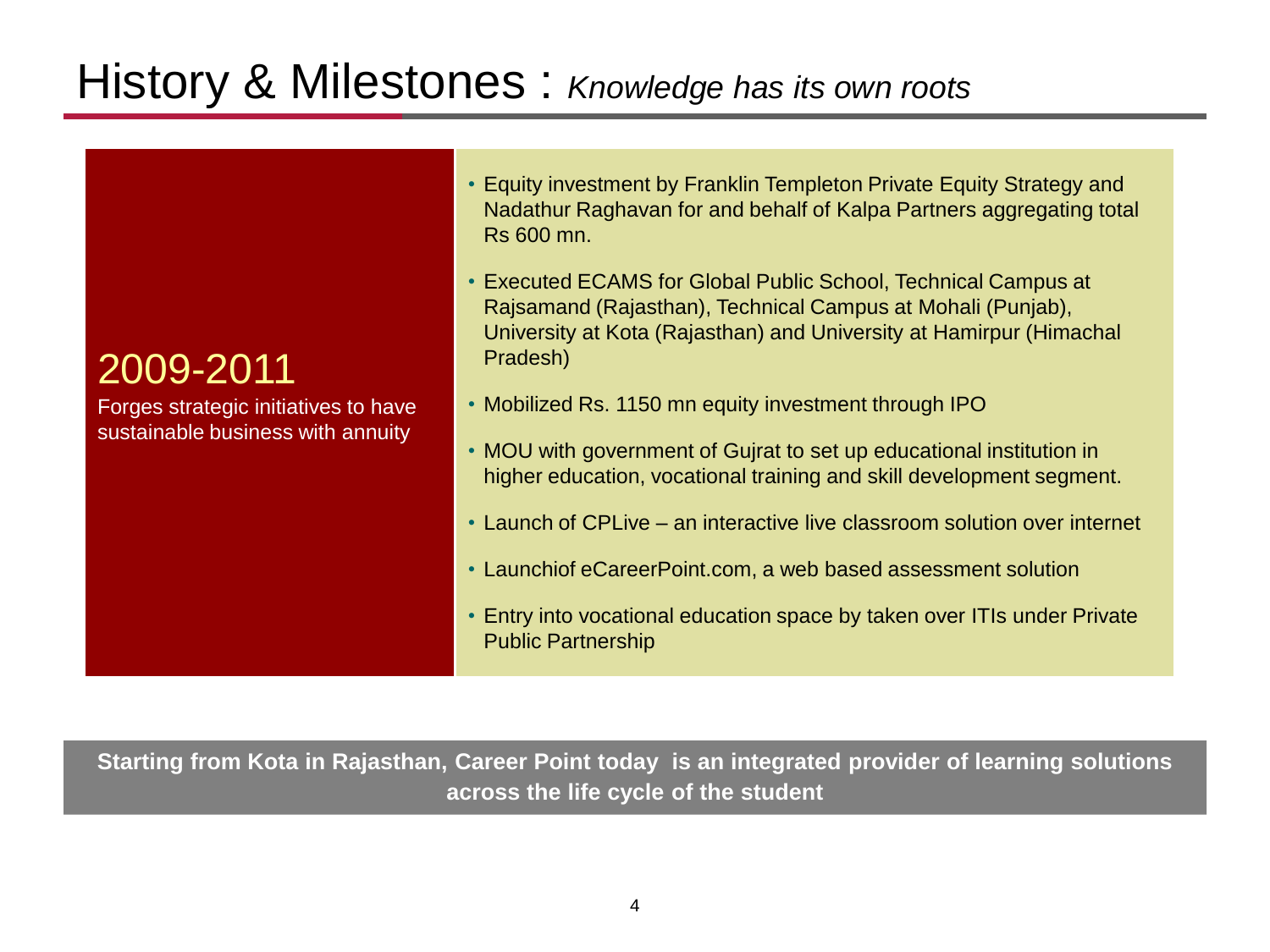## Career Point Universe

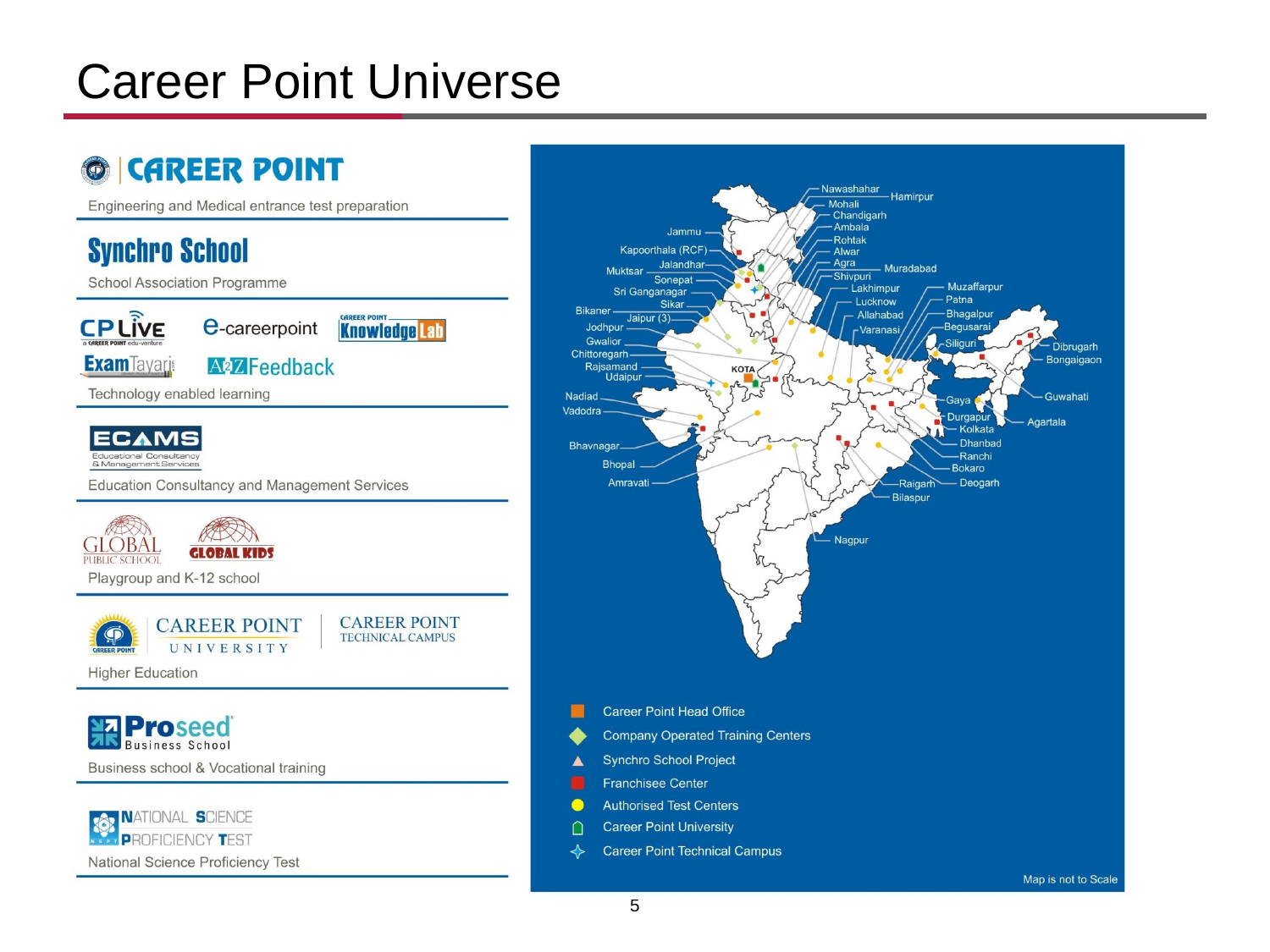## Q1 FY 2012 – Standalone Financials

| Q1 FY 12 - Standalone Financials                 |                                                    |                 |          |          |  |
|--------------------------------------------------|----------------------------------------------------|-----------------|----------|----------|--|
|                                                  | <b>Q1 FY11</b><br><b>Q1 FY12</b><br>FY 2011<br>YoY |                 |          |          |  |
|                                                  | <b>Rs Lakhs</b>                                    | <b>Rs Lakhs</b> | %age     | Rs Lakhs |  |
| <b>Income</b>                                    |                                                    |                 |          |          |  |
| Income from Operation                            | 1577.6                                             | 1482.7          | 6.4%     | 7862.4   |  |
| Other Income                                     | 359.4                                              | 136.5           |          | 1070.3   |  |
| <b>Total Income</b>                              | 1937                                               | 1619.2          | 19.6%    | 8932.6   |  |
|                                                  |                                                    |                 |          |          |  |
| <b>Expenditure</b>                               |                                                    |                 |          |          |  |
| <b>Employees Cost</b>                            | 734.7                                              | 689.8           | 6.5%     | 3113.0   |  |
| <b>General Administration and Other Expenses</b> | 526.0                                              | 424.6           | 23.9%    | 1481.8   |  |
| Cost of Study Material*                          | 13.7                                               | 76.4            | $-82.1%$ | 281.9    |  |
| <b>Finance Charges</b>                           | 0.9                                                | 0.2             | 434.2%   | 5.3      |  |
| Depreciation & Amortisation                      | 31.1                                               | 23.5            | 32.6%    | 130.4    |  |
| <b>Total Expenditure</b>                         | 1306.5                                             | 1214.4          | 7.6%     | 5012.3   |  |
|                                                  |                                                    |                 |          |          |  |
| <b>EBITDA</b>                                    | 662.6                                              | 428.4           | 54.6%    | 4056.0   |  |
| <b>EBITDA Margin</b>                             | 34.2%                                              | 26.5%           |          | 45.4%    |  |
|                                                  |                                                    |                 |          |          |  |
| <b>Profit Before Tax</b>                         | 630.1                                              | 404.0           | 56.0%    | 3917.0   |  |
| PBT Margin                                       | 32.5%                                              | 24.9%           |          | 43.9%    |  |
|                                                  |                                                    |                 |          |          |  |
| <b>Profit After Tax</b>                          | 464.9                                              | 280.6           | 65.7%    | 2737.4   |  |
| PAT Margin                                       | 24.0%                                              | 17.3%           |          | 30.6%    |  |
|                                                  |                                                    |                 |          |          |  |
| EPS (Rs)                                         |                                                    |                 |          |          |  |
| <b>Basic</b>                                     | 2.6                                                | 1.9             | 31.8%    | 16.8     |  |
| <b>Diluted</b>                                   | 2.6                                                | 1.9             | 31.8%    | 16.8     |  |

#### **Key Balance Sheet Items as on 30th June 2011**

| <b>Item</b>                             | In Rs (Cr) |
|-----------------------------------------|------------|
| Net Worth                               | 277.81     |
| Cash & Bank balance                     | 13.55      |
| Investment in Liquid<br>fund & FMPs etc | 148.16     |
| Loans & Advances                        | 91.80      |
| Debt                                    | Nil        |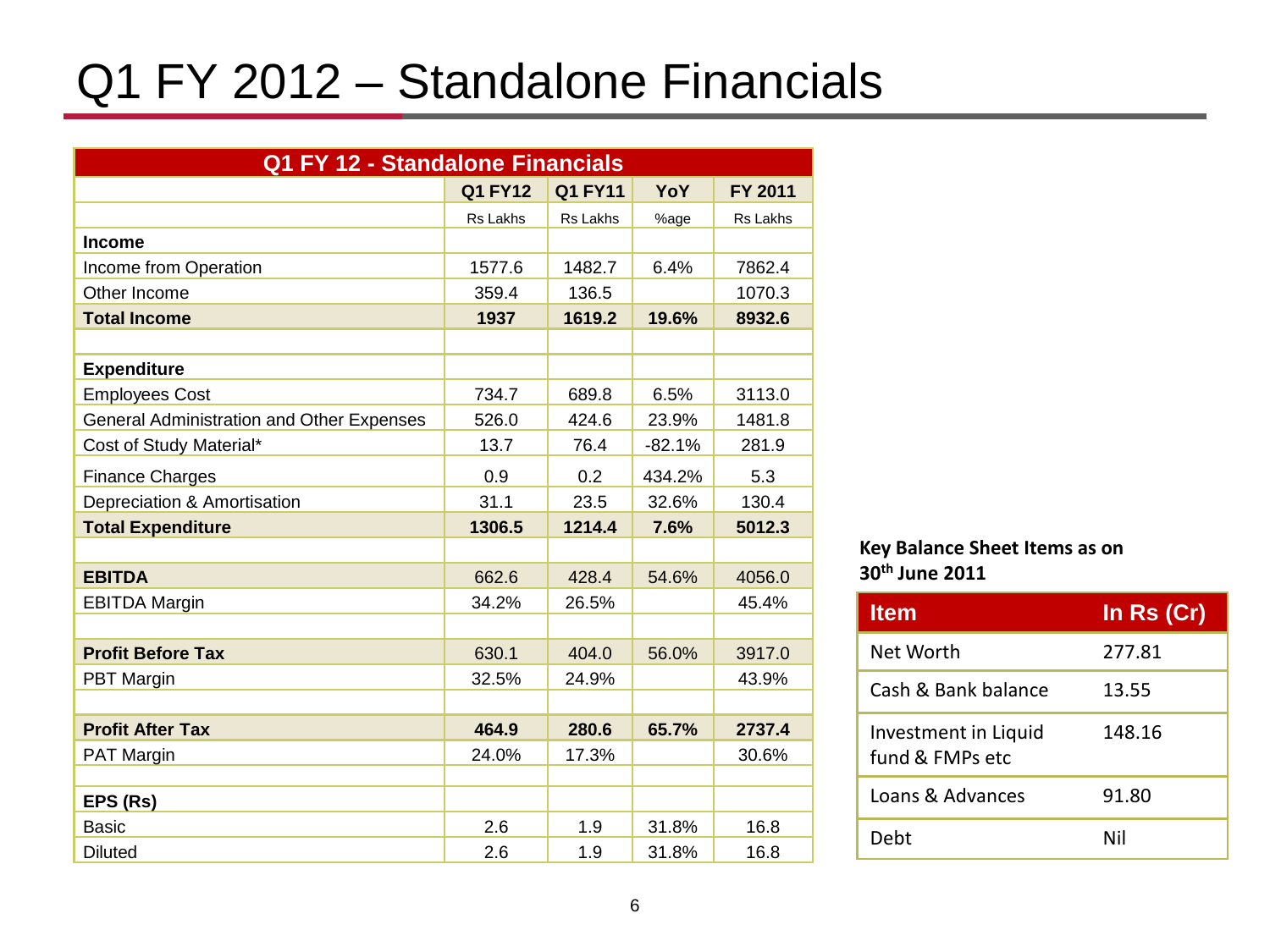# Highlights of Q1 FY12 Result

- 1. Income from operations is up 6.4% from 14.82 Cr to 15.77 Cr.
- 2. Total income including other income is up by 19.6% to 19.37 cr. Other Income is on account of interest/dividend received
- 3. Operating EBITDA (excluding Other Income) for Q1 FY 12 is 3.03 Cr up by 4% as compared to Q1 FY11 (2.91 Cr)
- 4. Operating EBITDA Margin for Q1 FY 12 is about 19.2% which is almost the same as Q1 FY11 (19.6%)
- 5. EBITDA is up by 54.6% to 6.62 Cr.
- 6. EBITDA margin is also up from 26.5% to 34.2%
- 7. PAT is up by 65.7% from 2.8 Cr to 4.64 Cr
- 8. EPS for the quarter is up by 31.8%
- 9. Administrative expenses have increased by 23.9% . This cost is primarily due to Students' kits cost. In FY11, this cost was booked in Q3 FY11 as we received the bill in Q3 FY11 whereas we had incurred this cost in Q1. To follow prudent accounting policy, this year we have provisioned this cost in Q1 itself.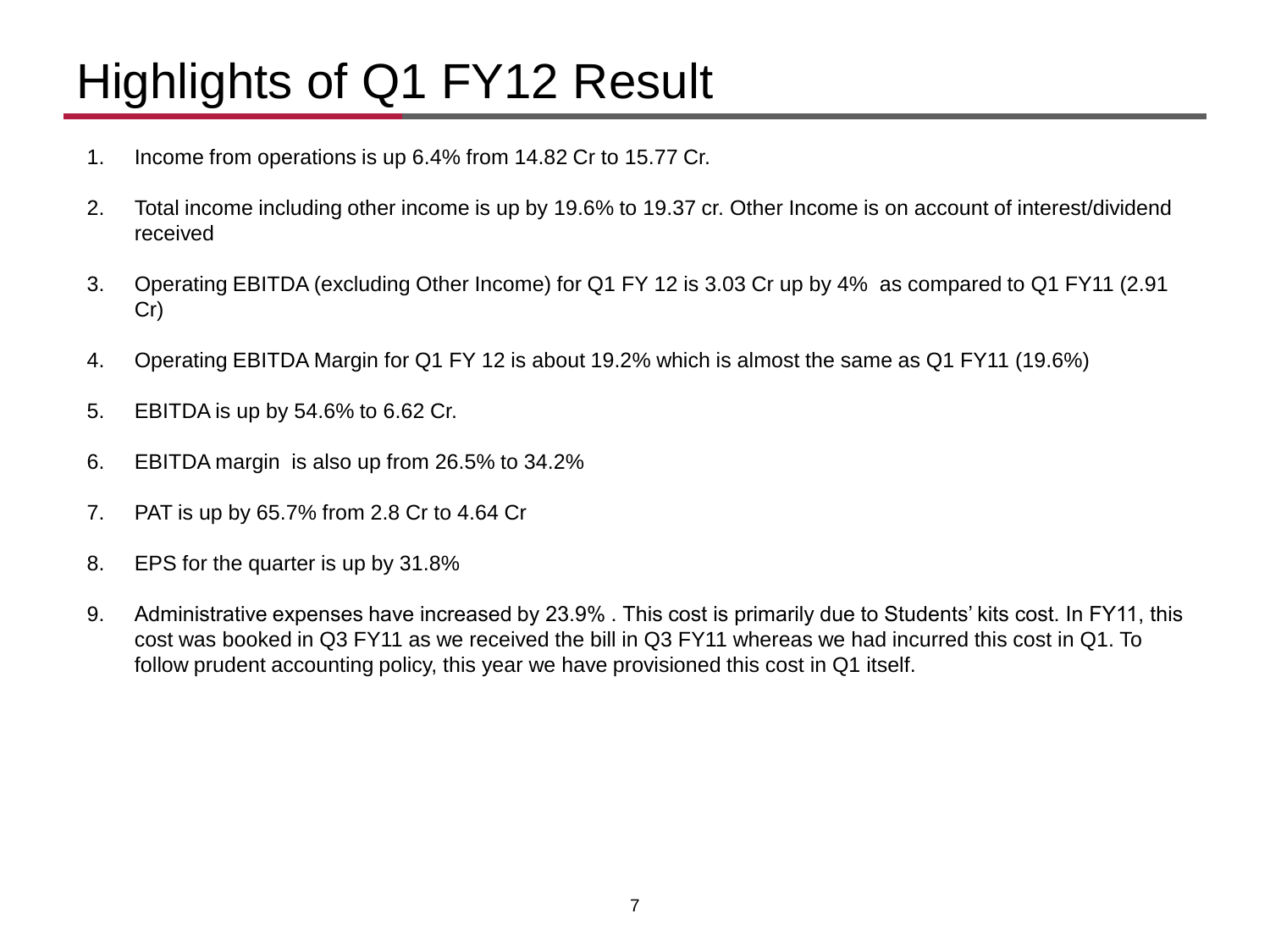## Business Update – Tutorial Business

- **1. Residential Campus at Kota** : is coming-up to provide residential facilities to students who come to Kota for taking our coaching services. The construction work is on progress and we are expecting to finish phase one by April 2012.
- **2. CPLive**: Recently launched technology driven learning solution with Brand name "CPLive". Under this we provide tutorial services in live-interactive classes over internet. Company is expanding its reach though franchisee route. So far four franchisees have been finalized.
- **3. Pre-Foundation Division**: In this quarter, company also launched Pre-Foundation division under which students from class 7<sup>th</sup> to 10<sup>th</sup> are prepared for various competitive examinations. This was launched only at Kota and got good response. Company is planning to launch it across branch and franchisee network by next academic session.
- **4. Government Contract**: Company is also aiming to work with government to provide tutorial services to government school students. Recently in June 2011, company completed one project with Government of Haryana where-in company provided tutorial services to Haryana Government School students. Over 2400 students benefited with this one month program at 11 cities. Company is looking forward for more such projects.

|                   | 2010-11 | Q1 FY 12 * | Q1 FY 11 * |
|-------------------|---------|------------|------------|
| Branches LT*      | 21491   | 12999      | 13706      |
| Branches ST*      | 4356    | 3190       | 4356       |
| Franchisee LT     | 2080    | 949        | 1151       |
| Franchisee ST     | 1145    | 713        | 998        |
| Distance Learning | 3694    | 526        | 137        |
| Total             | 32766   | 18377      | 20348      |

**Enrollment Mix as on 30th June 2011**

#### **Number of Centers as on 30th June 2011**

|                           | <b>Number of</b><br><b>Centers as on</b><br><b>30th March 2011</b> | <b>Added in</b><br><b>Q1 FY 12</b> | <b>Closed in</b><br><b>Q1 FY 12</b> | <b>Number of Centers</b><br><b>Q1 FY 12</b> |
|---------------------------|--------------------------------------------------------------------|------------------------------------|-------------------------------------|---------------------------------------------|
| Company Owned             |                                                                    | 2                                  |                                     | 12                                          |
| <b>Franchisee Centers</b> | 16                                                                 |                                    | 6                                   |                                             |
| <b>CPLive Franchisee</b>  | ۰                                                                  |                                    | ۰                                   |                                             |
| <b>School Projects</b>    | -                                                                  |                                    |                                     |                                             |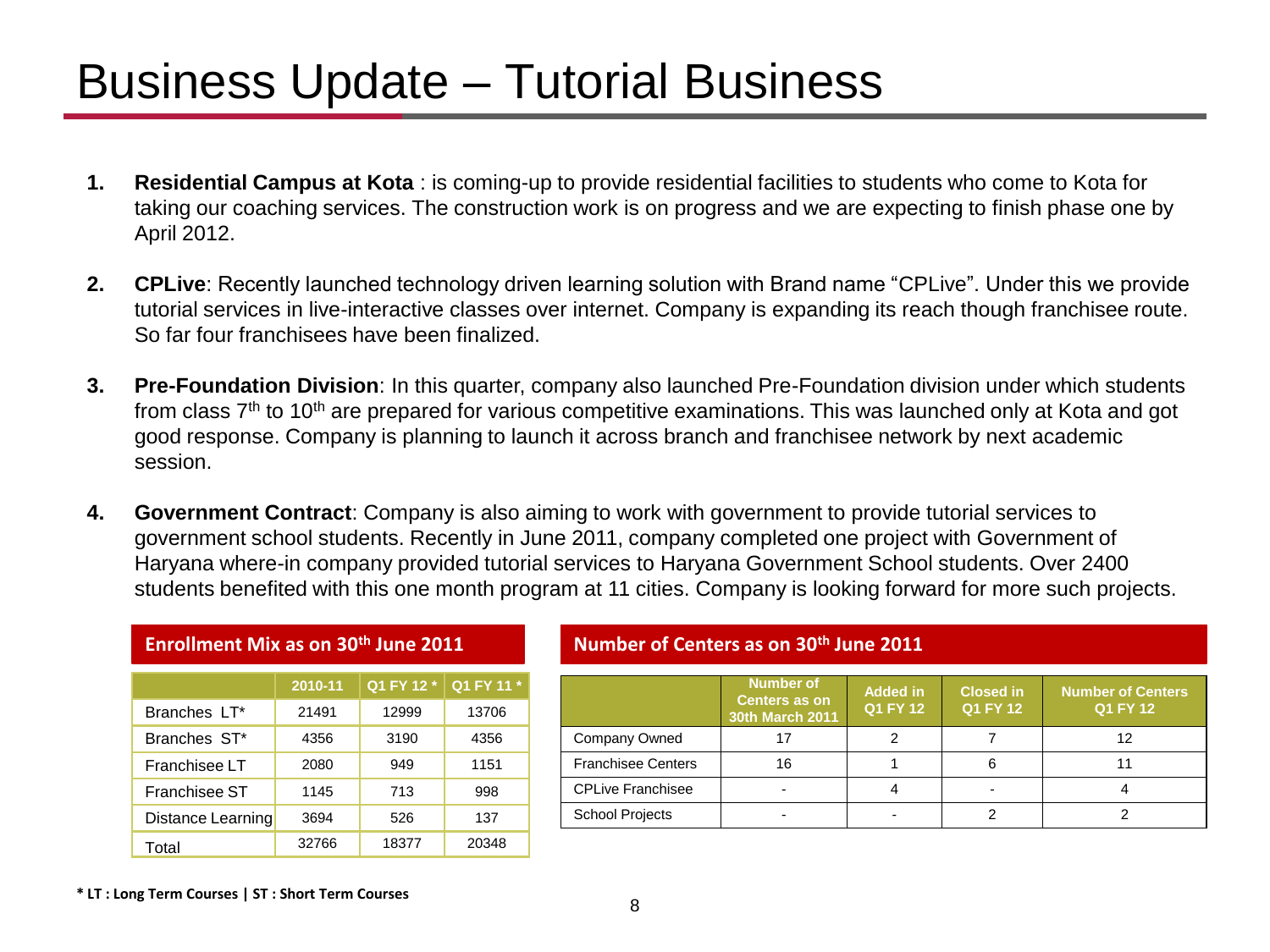## Business Update – Formal Education

- **1. Educational Consultancy & Management Services**: Company currently providing Education Consultancy & Management Services to the following institutions –
	- o Upcoming Private University at Kota and Hamirpur
	- o Upcoming Technical Campus at Rajsamand and Mohali
	- o K-12 School at Kota
	- o Upcoming K-12 school at Jodhpur
- **2. Infrastructure Support Service**: Company also providing Infrastructure support to the following institution through its wholly owned subsidiary
	- o Upcoming University at Kota & Hamirpur
	- o Upcoming Technical Campus at Rajsamand
	- o Upcoming K-12 School and Jodhpur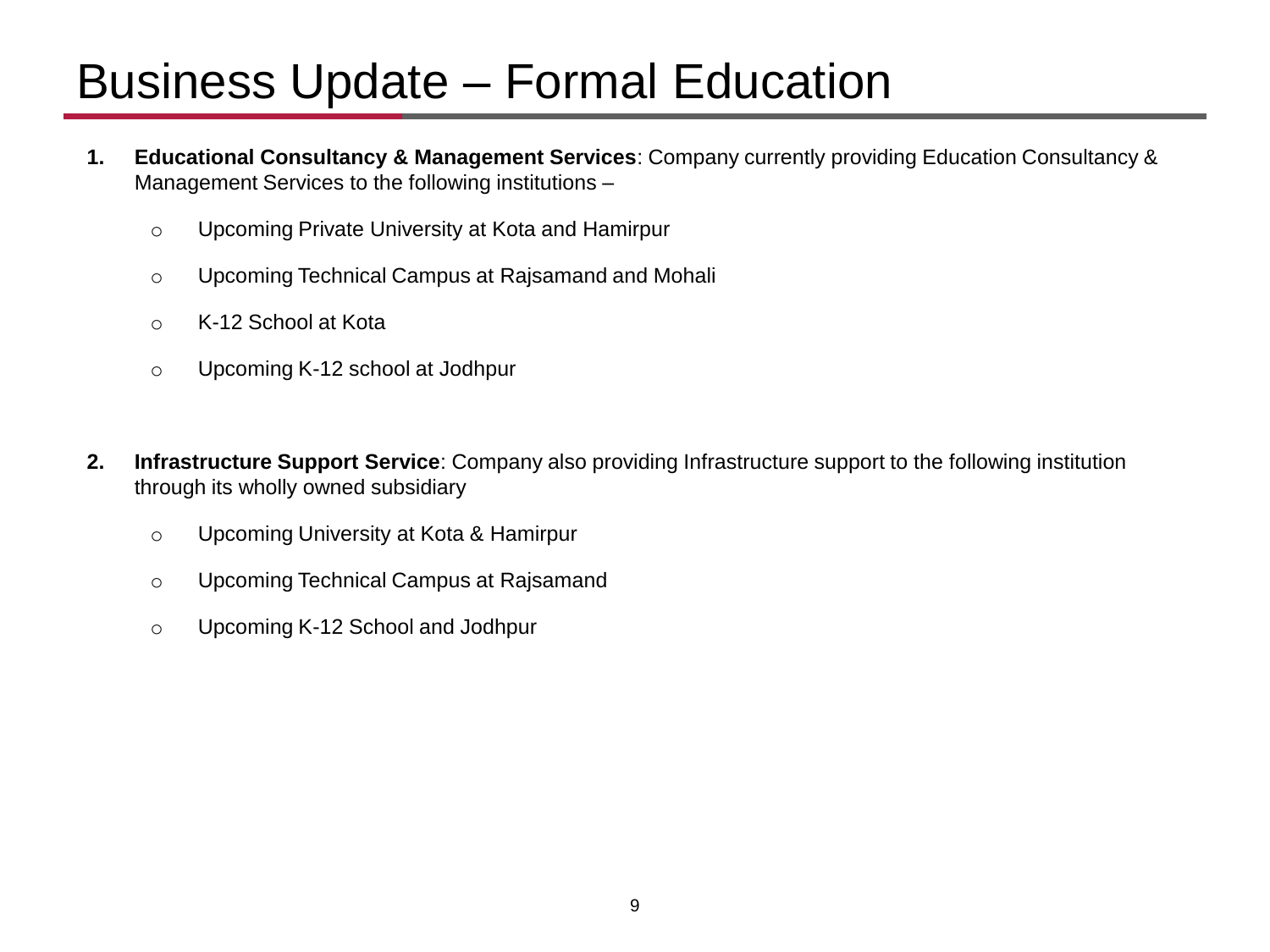## Share Holding pattern as on June 30, 2011

|                             | <b>June-11</b> | <b>Mar-11</b> | <b>Dec-10</b> | $1-Oct-10$  |
|-----------------------------|----------------|---------------|---------------|-------------|
| Promoter and Promoter Group | 59.92%         | 59.92%        | 59.92%        | 59.92%      |
| Indian                      | 59.92%         | 59.92%        | 59.92%        | 59.92%      |
| Foreign                     |                | $- -$         | --            |             |
| Public                      | 40.08%         | 40.08%        | 40.08%        | 40.08%      |
| Institutions                | 16.25%         | 15.62%        | 14.92%        | 17.60%      |
| <b>FII</b>                  | 0.21%          | 0.21%         | 0.39%         | 5.27%       |
| DII                         | 16.04%         | 15.41%        | 14.53%        | 12.33%      |
| Non Institutions            | 23.83%         | 24.46%        | 25.16%        | 22.48%      |
| <b>Bodies Corporate</b>     | 12.11%         | 12.17%        | 12.68%        | 12.56%      |
| Custodians                  |                | $- -$         | --            |             |
| Total                       | 1,81,32,939    | 1,81,32,939   | 1,81,32,939   | 1,81,32,939 |



### **Total Number of Issued Shares: 18,132,939**